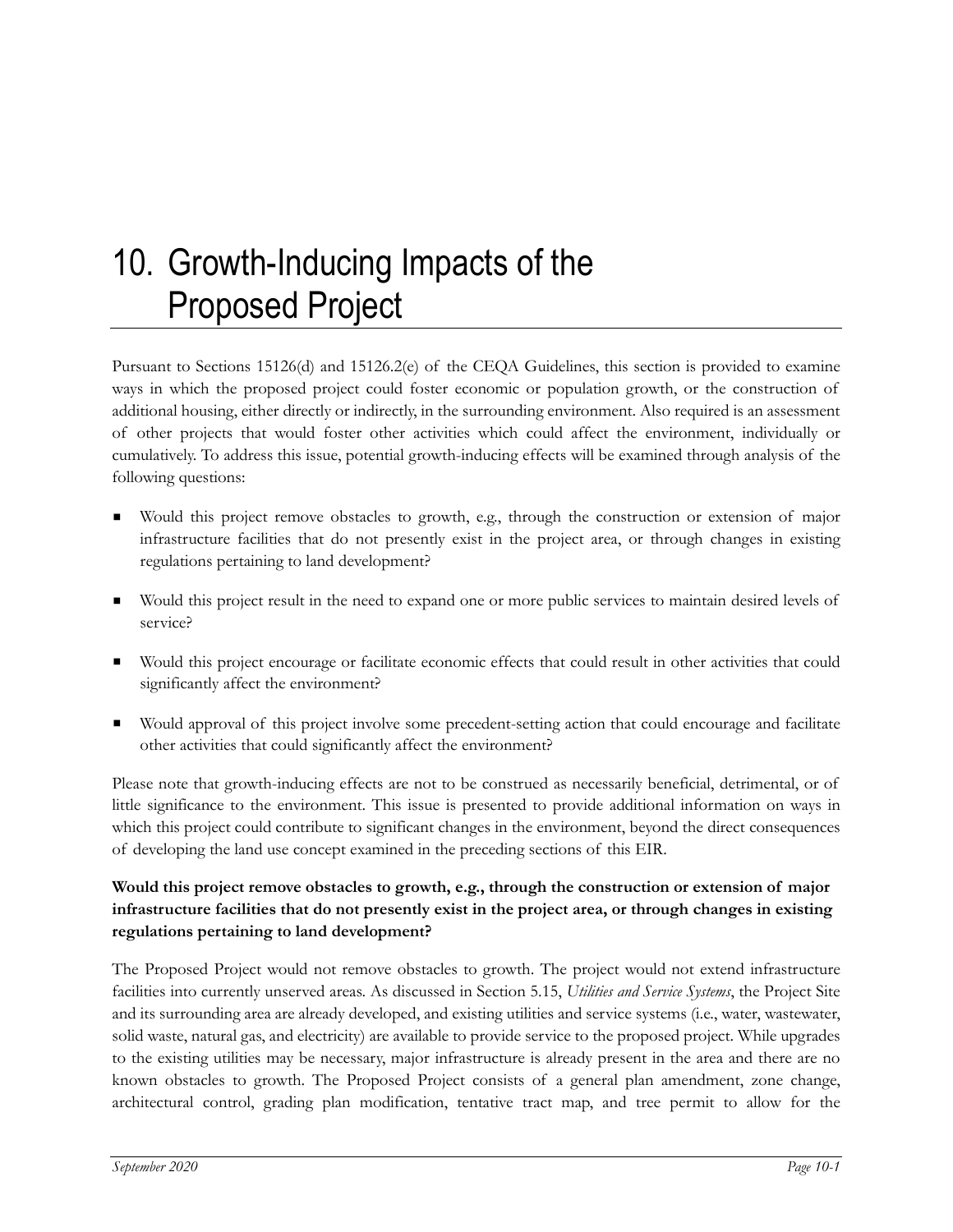## 10. Growth-Inducing Impacts of the Proposed Project

development of 188 residential units on the Project Site. The current general plan and zoning designations do not allow development of residential uses. Approval of the proposed applications would thus remove an existing regulatory obstacle to growth and could lead directly to production of new housing units on the Project Site. The Proposed Project would, therefore, be growth-inducing with respect to removal of obstacles to growth on the Project Site.

#### **Would this project result in the need to expand one or more public services to maintain desired levels of service?**

The Project Site is in a developed and urbanized area of the City. As described in Sections 5.12, *Public Services*, and 5.15, *Utilities and Service Systems*, all public services and utilities are currently available at the Project Site. Public service agencies were consulted during preparation of this DEIR—Orange County Fire Authority, Orange County Sherriff 's Department, Capistrano Unified School District, and Orange County Public Library. However, none of the service providers have indicated that buildout of the Creekside Specific Plan would necessitate the immediate expansion of their service and facilities in order to maintain desired levels of service. Therefore, no future expansion of public services would be required to maintain existing levels of service.

#### **Would this project encourage or facilitate economic effects that could result in other activities that could significantly affect the environment?**

Implementation of the Proposed Project would encourage or facilitate economic effects. During project construction, a number of design, engineering, and construction-related jobs would be created. These jobs would be available as site-specific development is proposed within the Project Site, lasting until the final development is completed. Construction within the project boundary would be completed in one phase (e.g., demolition, grading, installation of storm drain, water, wastewater, and dry utilities, building construction, and street improvements). The Proposed Project is tentatively scheduled to start in February 2021 and end in May 2024. This would be a direct but temporary growth-inducing impact of the Proposed Project.

As the new homes are developed and occupied, residents would seek shopping, entertainment, employment, home improvement, auto maintenance, and other economic opportunities in the surrounding area. This would represent an increased demand for economic goods and services and could, therefore, encourage the creation of new businesses and/or the expansion of existing businesses that address these economic needs.

#### **Would approval of this project involve some precedent-setting action that could encourage and facilitate other activities that could significantly affect the environment?**

As discussed in Chapter 3, the Proposed Project consists of a General Plan Amendment; a Zone Change; an Architectural Control; a Tentative Tract Map; a Grading Plan Modification; a Tree Removal Permit; Adoption of the Creekside Specific Plan; Approval of a Development Agreement; Approval of a Community Facilities District; and a Sign Permit to allow for the development of 188 residential units on the Project Site. No changes to existing zoning standards or to any of the City's building safety standards (i.e., building, grading, plumbing, mechanical, electrical, fire codes) are proposed or required to implement the Proposed Project. Mitigation measures have been identified in the preceding Sections 5.1 to 5.16 to ensure that development of the Proposed Project is compatible with applicable City plans, policies, ordinances, etc. and to ensure that environmental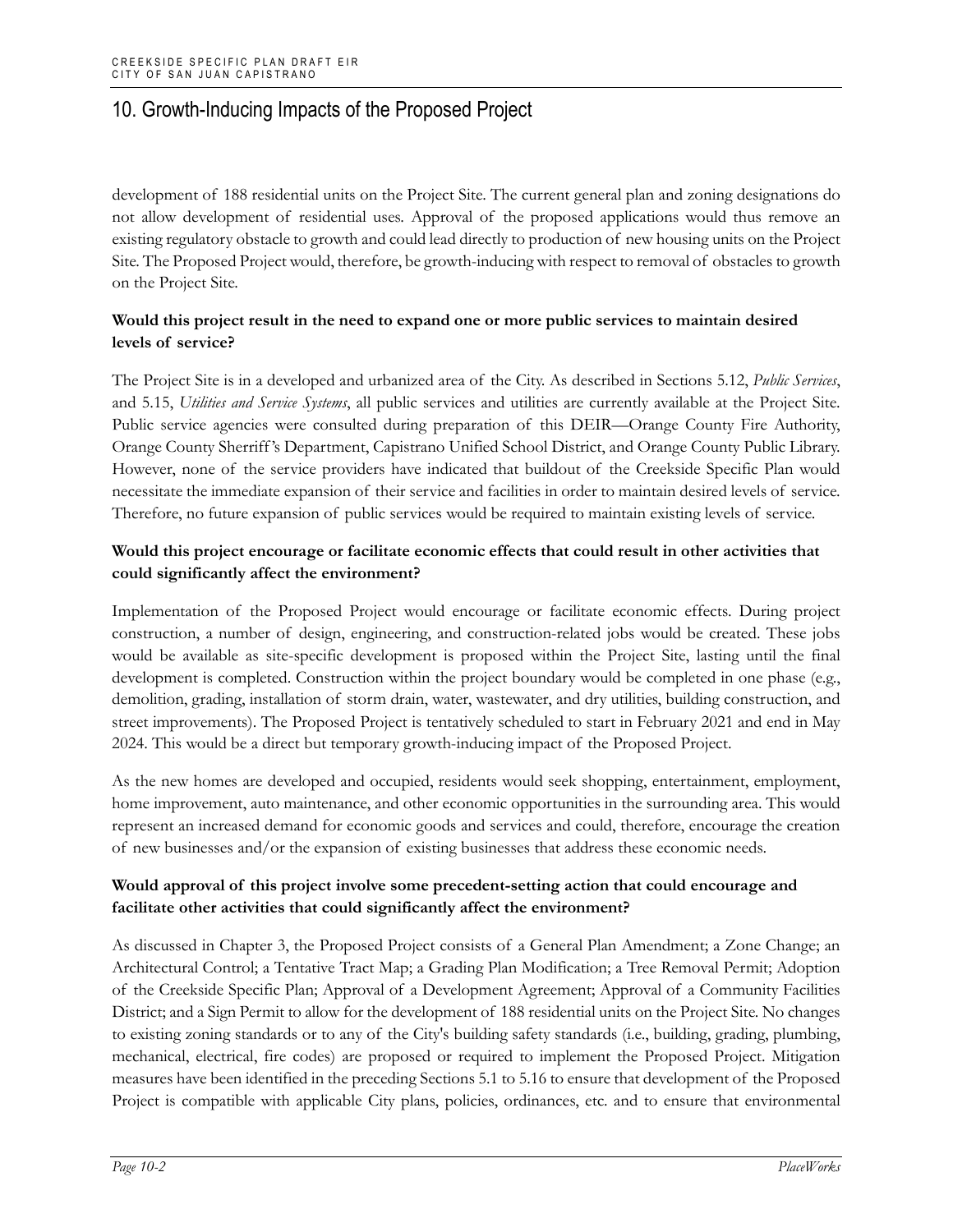### 10. Growth-Inducing Impacts of the Proposed Project

impacts are minimized as the Proposed Project is completed over the next several years. The Proposed Project involves redevelopment of a property previously used for industrial purposes and the land in the surrounding area are already developed or designated as open space, and the Proposed Project would not directly or indirectly influence zoning actions on other nearby properties. Approval of the Proposed Project would not, therefore, involve a precedent-setting action that could be applied to other properties and thereby encourage or facilitate growth that would not otherwise occur.